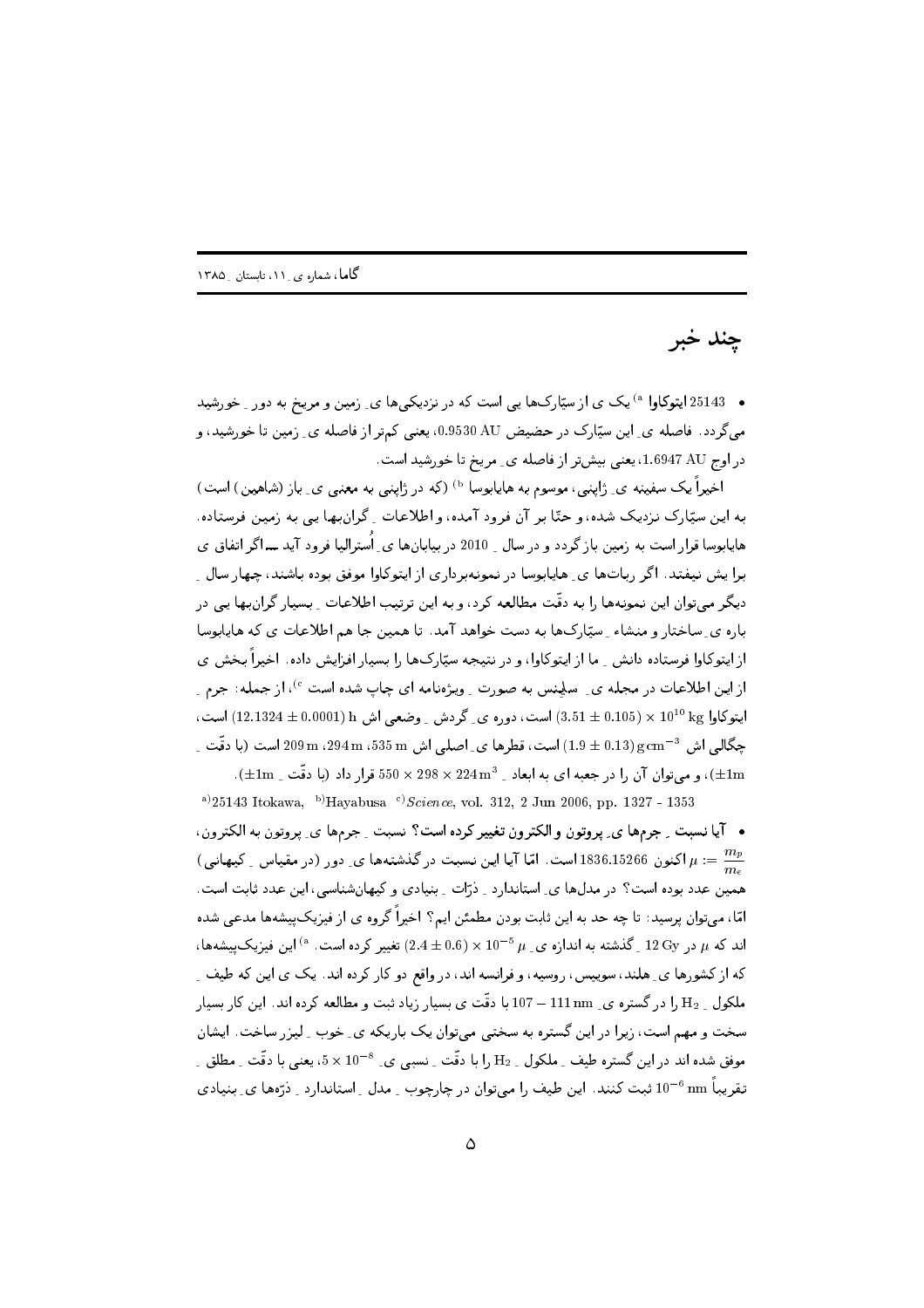حساب کرد، و این جا است که نسبت <sub>-</sub> جرمها ی ِ پروتون و الکترون، یعنی پارامتر <sub>-</sub> µ ظاهر می شود. در واقع این طیف به  $\mu$  بستهگی دارد. پس، اگر شاهد ی یافت شود که نشان دهد طیف ِ ملکول ِ  $\mathrm{H}_2$  در گذشته با آن چه امروز در آزمایشگاه به دست آمده است فرق داشته، معلوم میشود که µ در گذشته با آن چه امروز سنجیده ایم فرق داشته است. خوشبختانه طبیعت چنین امکان ی در اختیار ِ ما گذاشته است ــ در نور ی که از اختروشها ی ِ دوردست به ما مه رسد مقدار ی هم طیف ِ ملکول ِ H2 هست که حدود 12 Gy پیش گسیل شده است. این دانش پیشهها طیف Mعلیکول M3 را در اختروشها ی و 443-443 به نشخیص داده اند، و با بر رسی ی ِ دقیق ِ آن نتیجه گرفته اند که  $\mu$  از  $Q$  0347-383 به از  $Q$  0347-383 هنگام کسیل مورد در این دو اختروش تاکنون کم ی زیاد شده است (اطمینان م آماری ی دادهها ی ايشان بيش از  $\sigma$ 3.5 است) . انتقال به سرخ 1 ين دو اختروش، يعني  $\frac{\delta \lambda}{\lambda} = z := z + z$  به ترتيب 3.0248970 و 2.5947325 است. به این ترتیب، اگر مدل ِ استاندارد ِ کیهانشناسی را بیذیریم، نور ی که از این دو اختروش به ما رسیده مربوط به تقریباً  $12\,\mathrm{Gy}$  پیش است.

a) E. Reinhold, R. Buning, U. Hollenstein, A. Ivanchik, P. Petitjean, W. Ubachs, "Indication of a Cosmological Variation of the Proton-Electron Mass Ratio Based on Laboratory Measurement and Reanalysis of H<sub>2</sub> Spectra", *Physical Review Letters*, vol. 96 151101-4  $(21$  Apr  $2006)$ .

• مامها ی ِ پلوتون. پلوتون، نهمین سیّاره ی ِ منظومه ی ِ شمسی سه ماه ِ کشف شده دارد. بزرگترین ماه ِ پلوتون که در 1978کشف شد خارون (یا شارون) <sup>ه)</sup> نام دارد. پارسال (مه ی ِ 2005)، تلهسکپ ِ فضایی ی ِ هابل <sup>b)</sup> دو ماه <sub>م</sub> کوچکتر <sub>م</sub> پلوتون را کشف کرد. این دو ماه تا کنون با دو نام <sub>م</sub> P1 S 2005 P1 و S 2005 P2، يا به اختصار P1 و P2 شناخته مى شدند. اخيراً اتحاديه ي ِ بينالمللي ي ِ نجوم °) برا ي ِ این دو ماه به ترتیب نامها ی ِ هیدرا <sup>d)</sup> و نیکس <sup>e)</sup> را انتخاب کرده است.

اگر سفیدی ی ِ هیدرا و نیکس مثل ِ سفیدی ی ِ مادّه ی ِ دنبالهدارها باشد، قطر ِ آنها به ترتیب 160 km و 120 km است، و اگر به سفیدی ی ِ خارون باشند قطر ِ شان به ترتیب 35 km و 30 km است. دوره ی ِ گردش ِ مداری ی ِ این دو ماه به ترتیب 38.21 و 24.86 روز است که به ترتیب تقریباً 6 و 4 برابر ِ دوره ی ِ 6.39 روزه ی ِ خارون است. مدار ِ این هر سه ماه ِ پلوتون تقریباً در یک صفحه است. تصوّر ِ کنونی این است که خارون، مثل ِ ماه ِ زمین، بر اثر ِ برخورد ِ یک شیء ِ دیگر با سیّاره یِ ِ اوّلیه به وجود آمده است. فاصله ی ِ خارون ـ پلوتون بر اثر ِ نیروها ی ِ کشندی به مرور زیاد شده است ـــ احتمالاً حدود \_ 4 برابر ـــ طور ي كه امروز دوره ي ِ گردش \_ مداري ي ِ خارون برابر است با دوره ی ِ گردش ِ وضعی ی ِ پلوتون (به اصطلاح پلوتون به خارون قفل شده است). ویلیام وارد و رابین کَناپ <sup>۴)</sup> از این که دوره ی ِ گردش ِ ِ مداری ی ِ هیدرا و نیکس مضارب ِ ِ صحیح ی از دوره ی ِ گردش ِ ِ خارون است، و صفحه ي ِ مداري ي ِ اين سه هم يكي است، نتيجه گرفته اند كه در گذشته مدار ِ